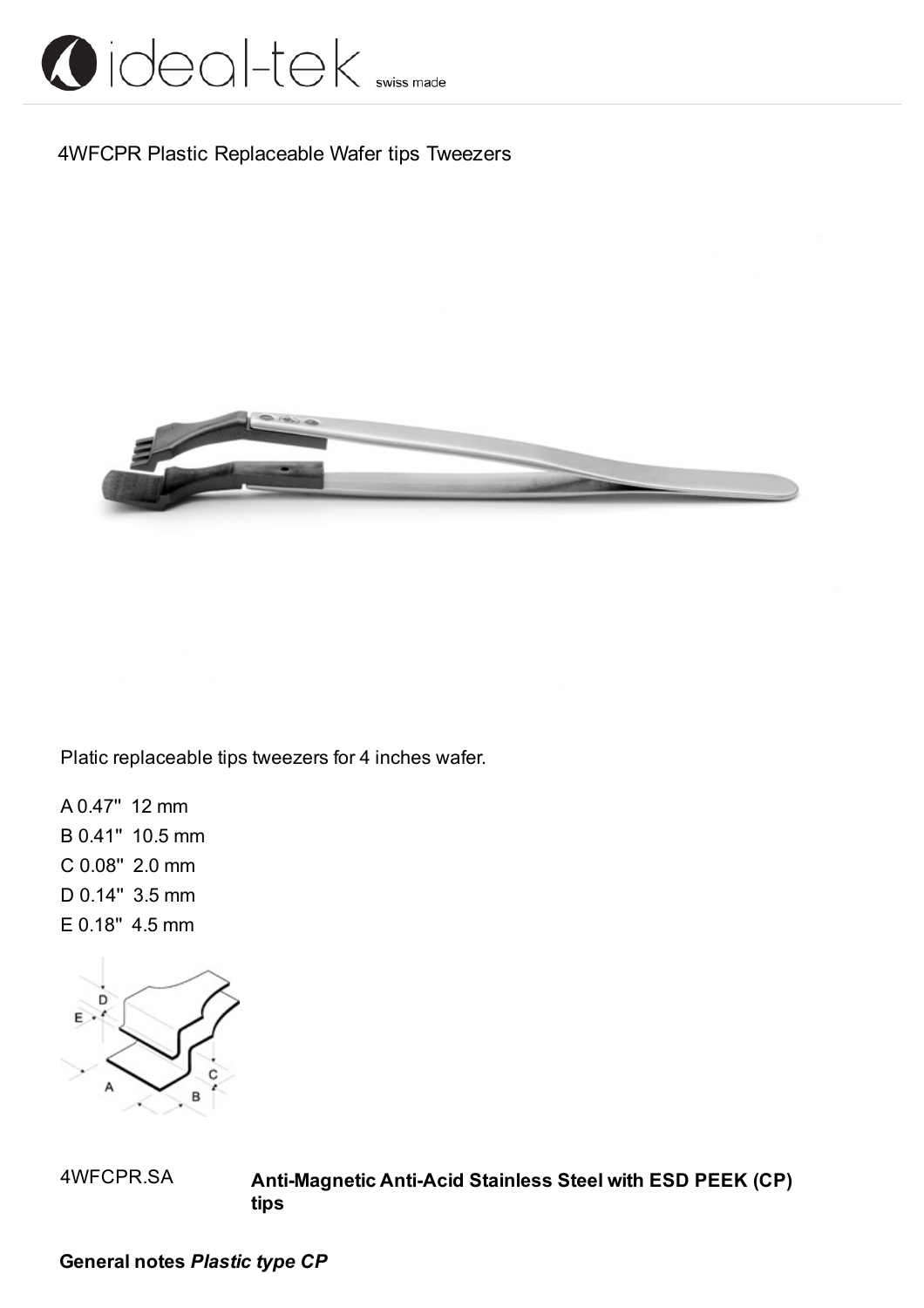- **PEEK** polyetheretherketone reinforced with carbon fibre
- very hard, rigid, high tensile and flexural strength, very high wear resistance
- high heat capability (260-300°C), good dimension stability, low thermal linear expansion coefficient
- excellent resistance to chemicals and aggressive agents, excellent resistance to thermal ageing
- ESD-safe material
- typical applications include handling of components in cleaning/chemical/assembly processes also at high temperature (soldering)

#### **Mechanical properties**

| Flexural modulus +23°C:                | 21400 MPa       | <b>ISO 178 ASTM D 790</b> |                 |
|----------------------------------------|-----------------|---------------------------|-----------------|
| Flexural strength +23°C:               | 350 MPa         | <b>ISO 178 ASTM D 790</b> |                 |
| Tensile modulus +23°C:                 | 24000 MPa       | <b>ISO 527 ASTM D 638</b> |                 |
| Tensile strength +23°C:                | 190 MPa         | ISO 527 ASTM D 638        |                 |
| Izod - Impact strength (notched) +23°C | 65 J/m          | ISO 180/4A ASTM D 256     |                 |
| <b>Thermal properties</b>              |                 |                           |                 |
| Temp. of defl. under load (1.80 MPa):  | $300^{\circ}$ C | ISO 75 ASTM D648          |                 |
| Continuous Use Temperature:            | 260°C           | 20'000 h                  |                 |
| <b>Short Time Temperature</b>          | 300°C           |                           |                 |
| <b>Electrical properties</b>           |                 |                           |                 |
| Surface resistivity:                   | 10^6 Ohm        |                           |                 |
| Decay time:                            | $< 0.2$ sec     | 1000-10V                  |                 |
| <b>Other properties</b>                |                 |                           |                 |
| Density                                |                 | 1.39 g/ccm                | <b>ISO 1183</b> |
| Water absorption in water 23°C (24h)   |                 | 0.01%                     | <b>ISO 62</b>   |

#### **General Notes** *Stainless steel type SA*

- low carbon austenitic steel (Material number 1.4435, DIN X2CrNiMo18-14-3, AISI number 316L)
- contains from 16.5 to 18.5 wt% chromium and has important quantities of nickel and molybdenum as additional alloying elements
- non-magnetizable
- good corrosion resistance to most chemicals, salts and acids
- generally used where corrosion resistance and toughness are primary requirements
- typical applications include tweezers for the electronic industry, watch-makers, jewelers and laboratory and medical applications in moderately aggressive chemical environments

#### **Composition**